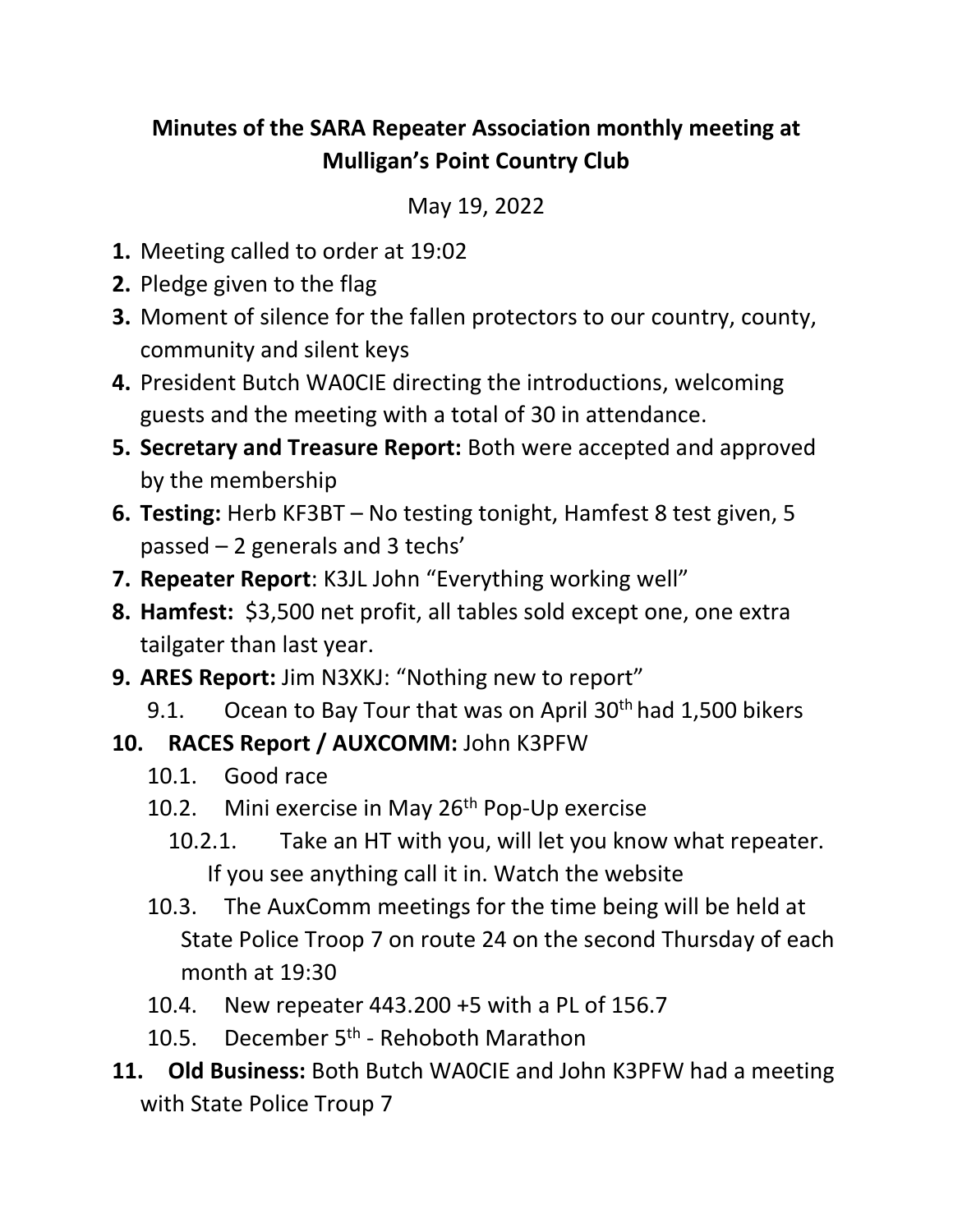## **12. New business:**

- 12.1. Field day will be on the grass/parking lot at State Police Troop 7 on route 24 on June 25-25
- 12.2. Barbara KC3LGE will have a list at the next meeting of food requirements. Rumor has it that Barbara will be supplying Maine lobster and whole kernel corn for everyone.
- 12.3. Al Waller is having another wonderful Swap Meet on June 4<sup>th</sup> at his home in Laurel
- **13. Program**: Tim Reisinger KC3OO Spoke about FT-8
	- 13.1. Is it cutting into other areas?
	- 13.2. Like CW or phone
	- 13.3. 6/29/17 it all started
- **14. 50/50** was won by Tim Reisinger KC3OO our speaker for the

amount of \$70 by which he gave \$60 back to the club THANK

YOU SIR!

- **15.** Next meeting will be on 6/16/22 same time, same location
- **16. Motion to Adjourn:** Was given and approved by the group at 20:35

Respectfully Submitted by Donna KC3IHV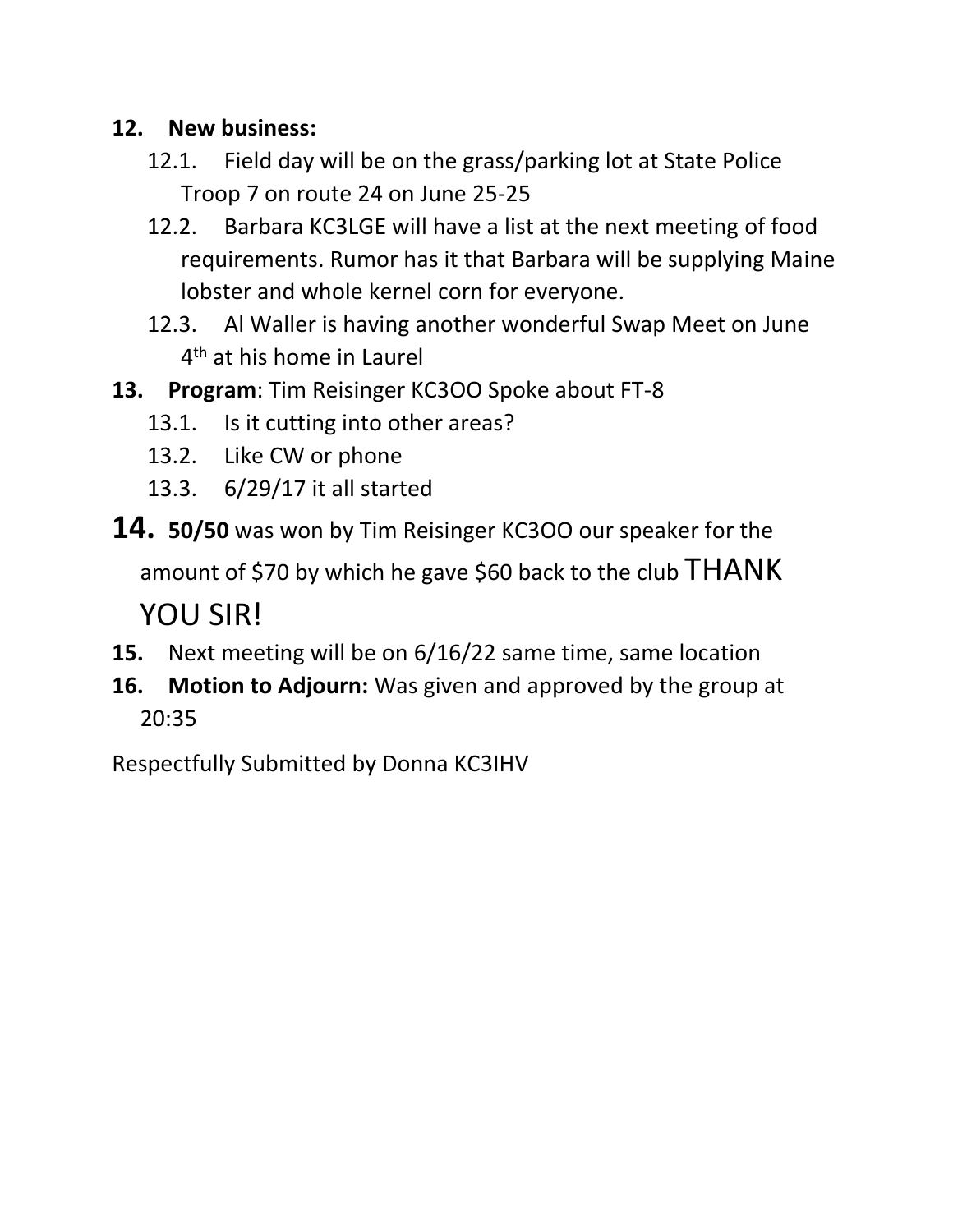## **\*\*\* Smoke Signals \*\*\***

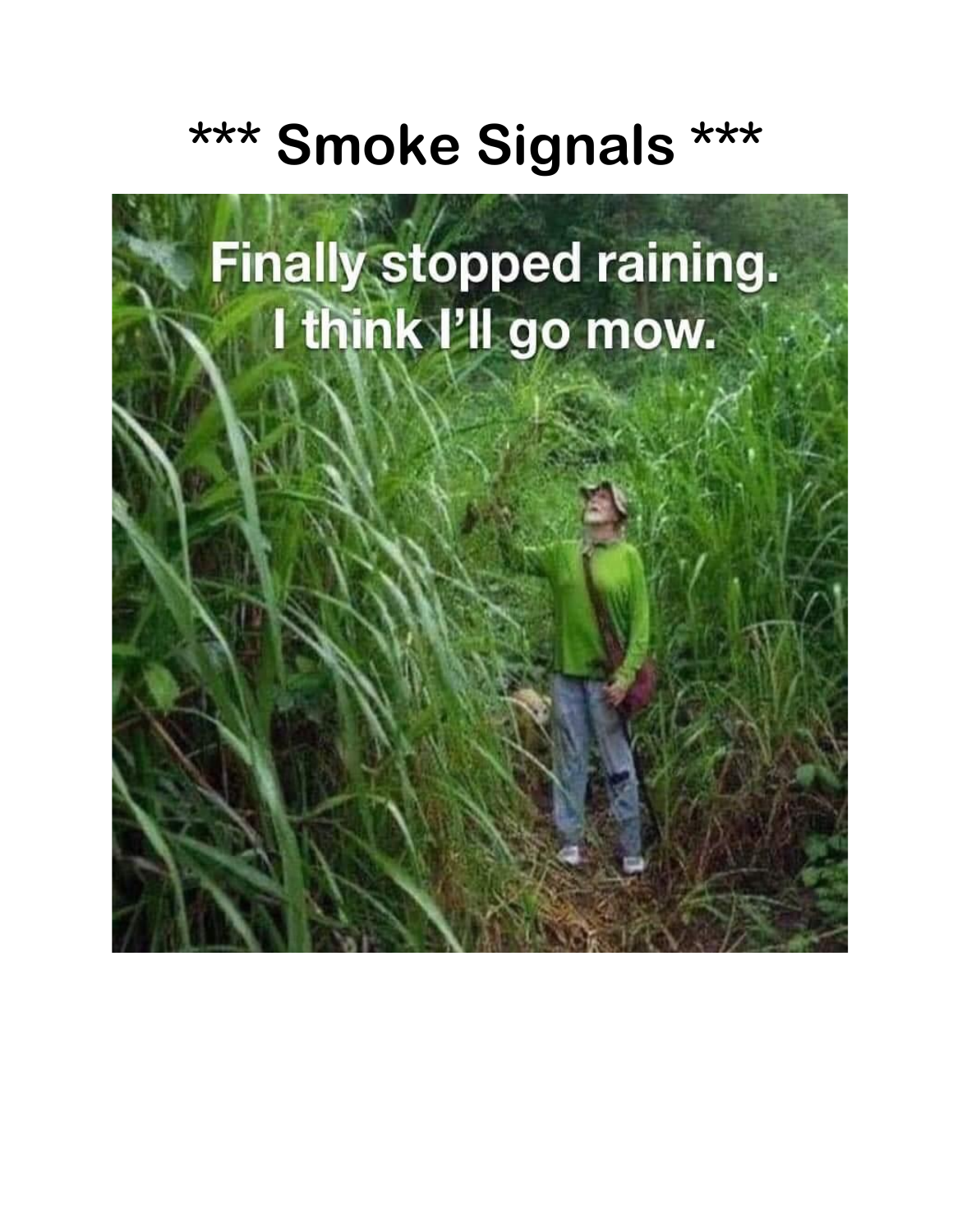